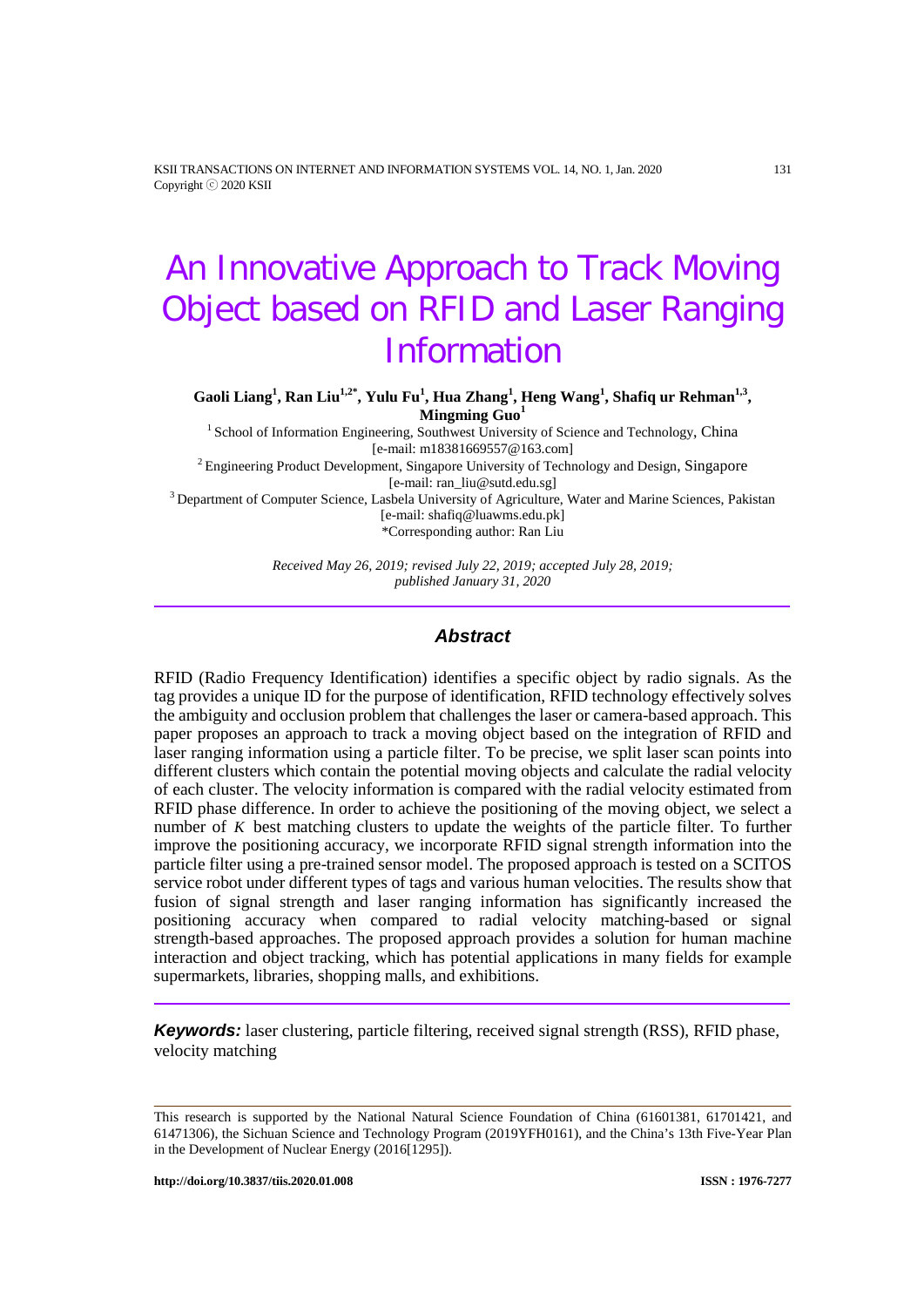### **1. Introduction**

**A**t present, indoor positioning has drawn more and more attention thanks to the rapid development of location-based services (LBS), such as city guidance, car parking, and asset tracking [1][2]. The most famous positioning system is GPS (Global Positioning System), which has been widely used in many areas  $[2]$ , but GPS is not suitable for indoor environments due to the occlusion of signals from buildings. Indoor positioning is assumed to be more challenging [2][3], as it needs to consider the indoor multipath effects, uneven signal strength distribution, and signal interference and fluctuations.

A typical indoor positioning system may use different technologies for positioning, for example ultra-wideband (UWB) [4], Wifi [5], and RFID [6] [7]. Recent research shows a growing interest in deploying RFID technology in industrial environments (for example access management, logistics, and retail) and people's daily life. RFID achieves identification of objects through electromagnetic waves [6]. Due to its unique and contactless features of identification, RFID gradually becomes the preferred technology for indoor positioning. For example, Liu *et al*. [8] [9] used RFID for the inventory of a library using a mobile robot. Xie *et al*. [10] used RFID to create a smart bookshelf that provides automated and intelligent book management.

In the literature, extensive researches have been done on localization based on RFID technology. Cicirelli *et al*. [11] studied the feasibility to use passive RFID tags for localization. They used a probabilistic sensor model to achieve the positioning of an RFID tag by taking the measurements at different positions of a moving robot. However, this method requires a manual calibration stage to construct the sensor model. Vorst *et al*. [12] proposed a semi-autonomous method to construct the RFID sensor model. They placed some known RFID tags in an environment, collected the data in that environment with a robot, and then built an off-line RFID sensor model. Subsequently, Joho *et al*. [13] used the signal strength information to establish a more accurate sensor model and improved the overall positioning accuracy. Hightower *et al*. [14] proposed SpotON, which uses the signal strength from at least three readers to calculate the location of the tag by triangulation. Some researches also focused on the 3D (three dimensional) positioning of RFID tags. Wu *et al*. [15] proposed an improved 3D LANDMARC indoor positioning method, which can reduce the positioning error.

Taking into account the limitations of pure RFID systems, some researchers fused other sensory information to reduce the positioning error of a tag. Macomber *et al*. [16] proposed to use visual cameras to localize LED-enhanced passive RFID tags. Rohweder *et al*. [17] combined the environmental structure information to reduce the positioning error of a tag. Deyle *et al*. [18] proposed an optimized searching algorithm that can help a service robot to quickly locate RFID tags. Some researchers also focused on dynamic objects tracking using RFID tags. Liu *et al*. [8] [19] combined RFID and laser sensor to follow a dynamic RFID tag with obstacle avoidance capabilities using a mobile robot. Their algorithm combines two kinematics models and a dual particle filter to achieve fast tracking of dynamic RFID tags. Fu *et al*. [20] studied a new algorithm that uses particle filters to fuse RFID phase and laser clustering from laser sensor to locate moving objects. Scherhaufl *et al*. [21] localized UHF RFID tags by evaluating the phase-of-arrival signal of a tag that is backscattered from several antennas.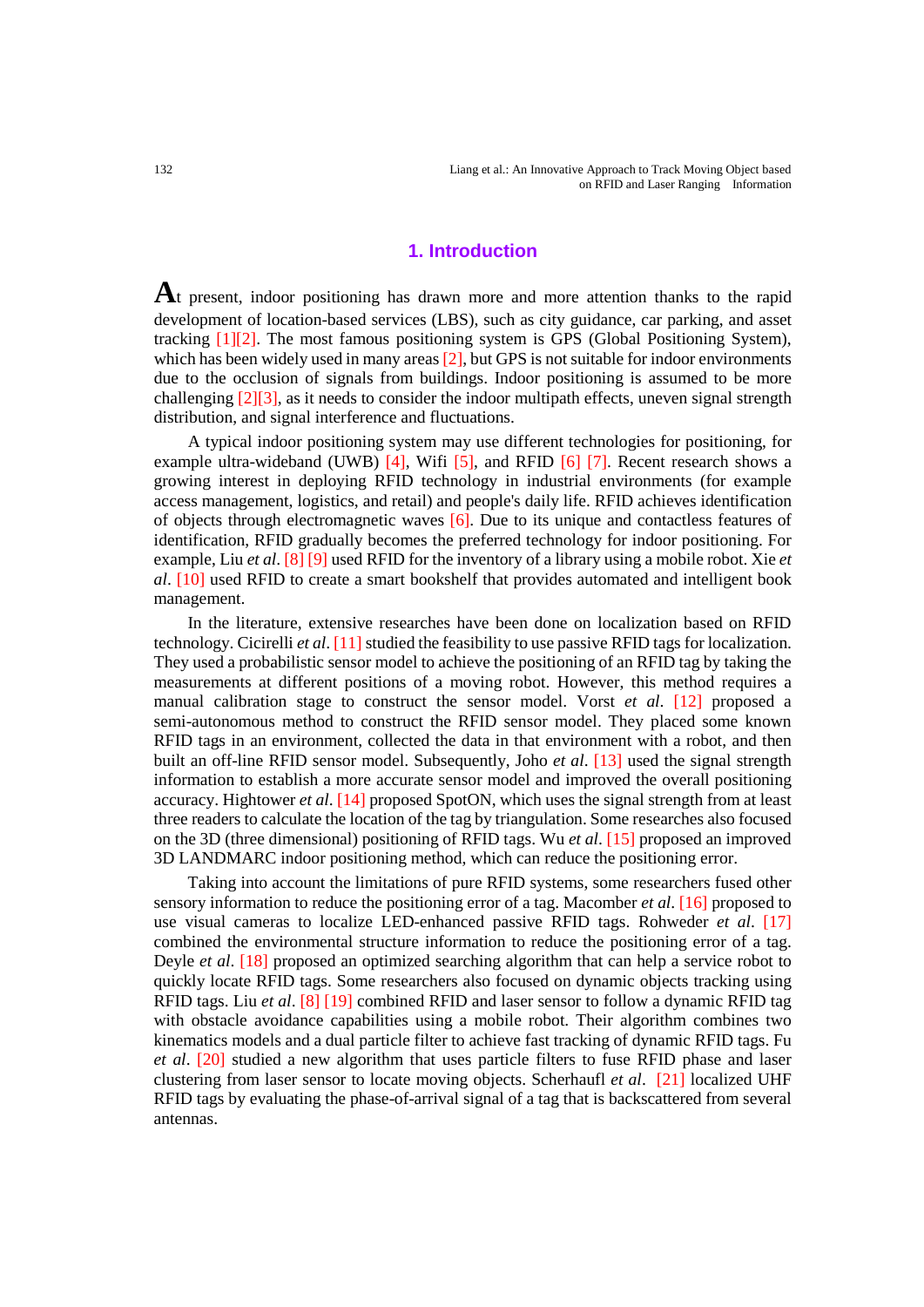Many researchers in the literature also focus on the new design of antennas to improve the performance of RFID systems. Chen et al. [22] showed that the performance of the RFID antenna has a significant impact on the reading range and detection accuracy of the RFID system. Subsequently, they [23] proposed a broadband circularly polarized patch antenna suitable for the global UHF band 840-960 MHz. Qing et al. [24] proposed a segmented loop antenna for ultra high frequency (UHF) near field RFID applications. By changing the size and the separation of the backing metal plate, they [25] applied the RFID system to a smart-shelf. Alibakhshi-Kenari et al. [26] designed a miniaturized planar metamaterial antenna to decrease the antenna size and enlarge the bandwidth and gain. They also [27] proposed a single-radiator cassette tag for high-frequency (HF) and ultra-high-frequency (UHF) dual-frequency RFID positioning. In addition, these authors proposed some new design of miniature antennas which are suitable for UWB devices [28] [29] [30].

Sadeghzadeh et al. [31] proposed a novel miniature ultra-wideband antenna with better radiation characteristics. Limiti et al. [32] proposed a thin light antenna based on a periodic array with complementary artificial magnetic conductor metamaterial structures. Alibakhshi-Kenari et al. [33] analyzed the matching and radiation characteristics of subwavelength resonant patch antennas filled with different metamaterial blocks. Lee et al. [34] integrated a small resonant antenna with a portable RF module using a composite right/left hand transmission line.

The focus of this paper is on passive RFID that works at ultra-high frequency (UHF) band (865-928 MHz), which can identify an object up to a distance of 7 meters [7]. RFID tag uses globally unique ID for the recognition of object, which can help to solve the ambiguity problem in laser-based or visual-based approaches. As compared to visual tracking, it does not need any classification or recognition algorithms and solves the problem of visual occlusion. The laser sensor can provide the distance to the surrounding objects. But, it is difficult to distinguish the tracking object from the surrounding objects in a complex environment, which results in ambiguity of localization. We use the unique identifier of RFID to solve the ambiguity problem of laser sensors. It is well known that the phase is a periodic function of the distance (with a period of 360 degrees), which means the same phase value will repeat at the distances with an interval of the wavelength. If the radial distance that object moves is larger than a wavelength, the phase might experience multiple rotations of 360 degrees. In this case, the radial velocity computed from the phase difference is inaccurate, which leads to a large positioning error. We incorporate RFID signal strength information into the particle filter using a pre-trained sensor model to overcome this shortcoming and improve its positioning accuracy. Similar to [20], we use radial velocity matching-based approach to fuse the phase and laser sensor information. Extensive experiments (i.e., different walking velocities and multiple tag scenarios) are conducted to show the effective of our approach.

# **2. System Description**

Due to the increased complexity of the indoor environment, the positioning accuracy of a single source of sensory information is not satisfactory. The laser sensor used in this paper can only obtain the location information of objects in the environment, but can not separate the target being tracked from a large number of objects in the environment. However, RFID tags have unique IDs, which can be easily used for the purpose of identification. Therefore, this paper incorporates the phase information to identify the object through velocity matching, but velocity matching needs to rely on a precise estimation of the RFID phase. The 360 degree phase rotation introduces a large amount of error to the phase velocity estimation and as a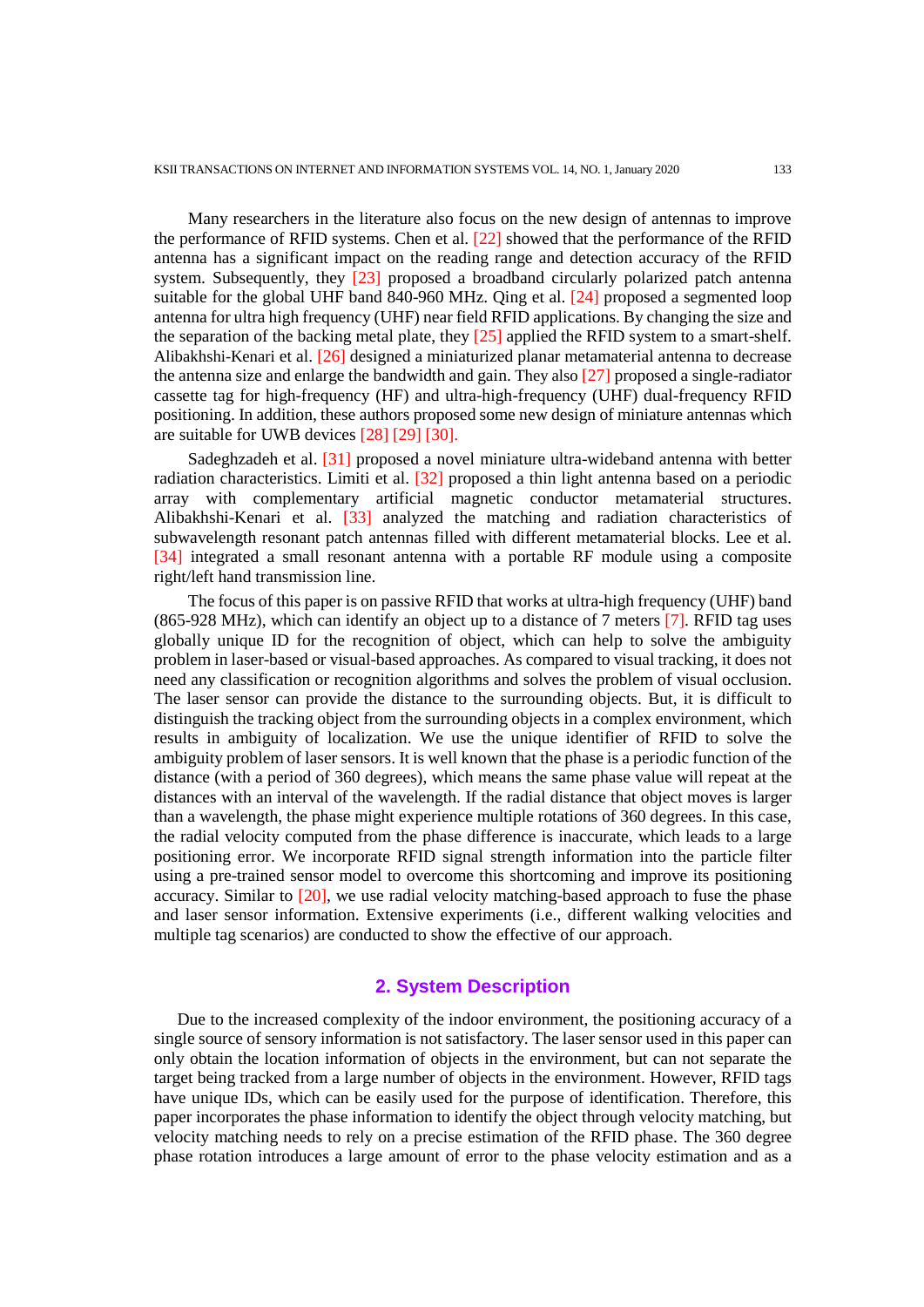result leads to a poor positioning accuracy. Therefore, this paper further combines signal strength information to reduce the positioning error.

This paper focuses on localization of a dynamic object affixed with an RFID tag by the integration of RFID (i.e., RSS and phase) and laser ranging information. Therefore, the input of the system is the information collected by the two sensors (i.e., RFID system and 2D laser range finder), and the output is the position of the moving object. Specifically, we fuse RFID signal strength into a particle filter using a pre-trained sensor model. We further integrate RFID phase and laser ranging information through radial velocity matching. **Fig. 1** shows an overview of our positioning system.

A person wears a tag and walks in front of the robot. Our system collects RFID (RSS and the phase) and laser ranging information. Since the location information of the tag is not available by the RFID sensor itself, we investigated the possibility of using the signal strength and phase information to track the RFID tag.



**Fig. 1.** System overview

Due to high resolution of the modern laser range finders, we often observe more than one laser beams reflected from a moving object. To better represent the object and compute the radial velocity, we first segment the raw laser data into clusters. Then, we calculate the laser-based radial velocity by laser clustering and phase-based radial velocity using RFID phase difference. We compute the similarity between the laser-based radial velocity and the RFID phase-based radial velocity. By sorting these similarity values, we select the *K* clusters (i.e., objects) with the highest similarity values. These clusters will be incorporated into the particle filter for weight updates.

If the object moves too fast, the radial velocity estimated from the phase difference is not correct due to the 360 degree rotation of the phase. This will result in a large positioning error during the tracking of the object. To improve the system's positioning accuracy, we incorporate RFID signal strength using a pre-trained sensor model.

#### **3. Dynamic Object Tracking based on a Particle Filter**

Our goal is to determine the location  $X<sub>i</sub>$  of a moving object, i.e., the posterior probability  $p(X_t | Z_t, r_{t}, u_{t})$  at time *t*.  $Z_t$  represents RFID measurement at time *t*,  $u_t$  and  $r_t$  represent the motion information and laser sensor measurement at time *t* . The posterior probability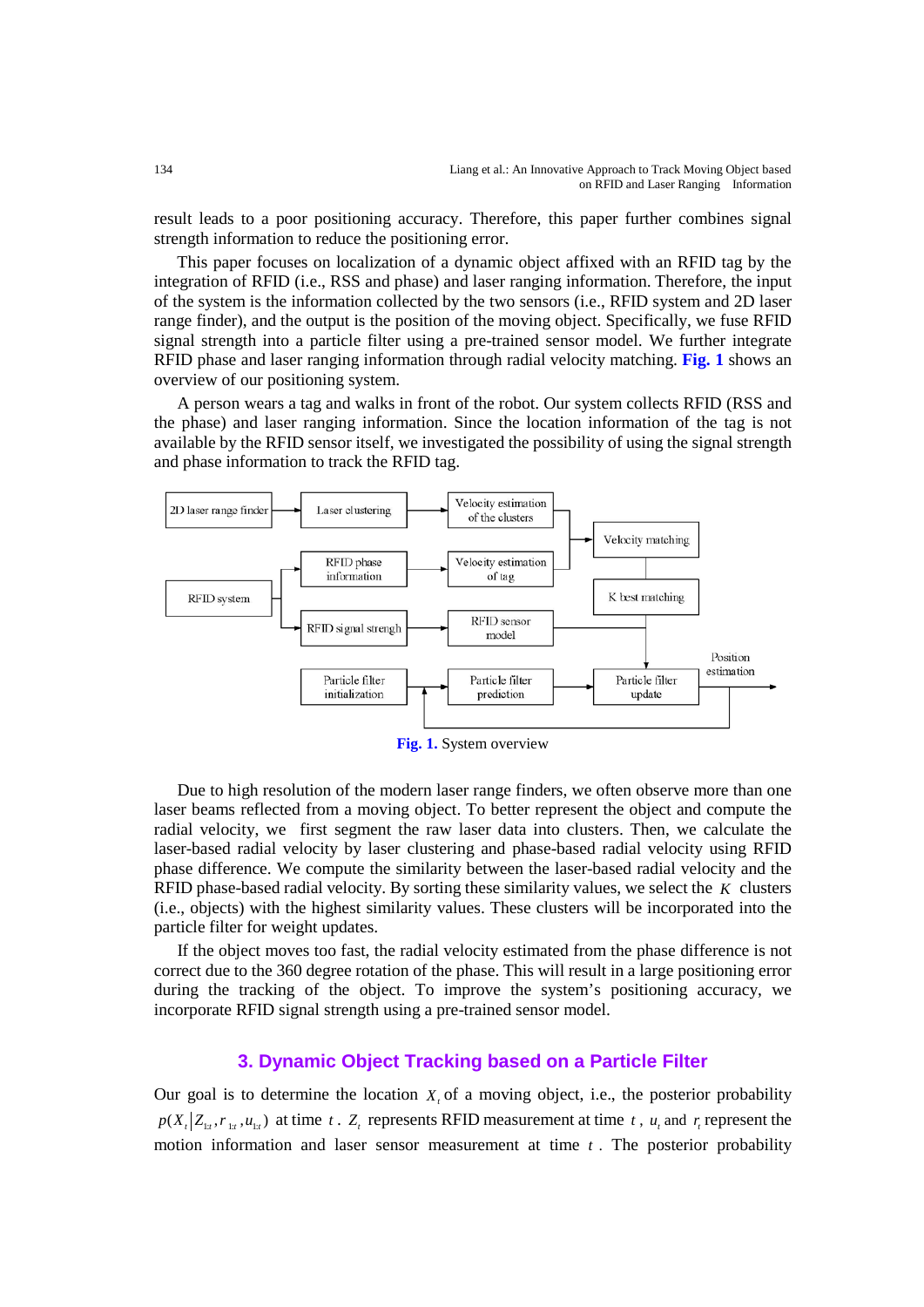$p(X_t | Z_{t}, r_{t}, u_{t})$  can be decomposed as:

 $p(X_t | Z_{t_1}, r_{t_1}, u_{t_1}) = \eta_t \cdot p(X_t | X_{t-1}, u_t) \cdot p(Z_t | X_t) \cdot p(r_t | X_t, Z_t) \cdot p(X_{t-1} | Z_{t-1}, r_{t-1}, u_{t-1})$  (1) where  $\eta_t$  is a normalizer.  $p(X_t | X_{t-1}, u_t)$  is motion model, which predicts the location of an object *X<sub>t</sub>* at time *t* given the motion information *u<sub>t</sub>* and the previous location  $X_{t-1}$ .  $p(Z_t|X_t)$ is RFID sensor model that represents the likelihood of obtaining a detection  $Z_t$  given  $X_t$ . Here an RFID measurement *Z<sub>t</sub>* carries two pieces of information, i.e.,  $Z_t = \{d, s\}$ , where *d* indicates whether the tag is detected and *s* indicates signal strength when the tag is detected.  $p(r, | X_i, Z_i)$  is sensor model that incorporates the laser and RFID information using radial velocity matching.  $p(X_{t-1} | Z_{t+1}, r_{t+1}, u_{t+1})$  is status of object at time  $t-1$ .

#### **3.1 RFID Sensor Model**

The RFID sensor model represents the likelihood of getting a tag detection *Z* at a  $location(x, y)$  in antenna coordinate system. In this paper, we use a semi-autonomous learning method to establish the sensor model [13]. Several RFID tags are installed on the wall and actual locations of these tags are known. We manually control a mobile robot in the environment to collect the measurements (RFID detections and the robot's pose, which is determined using a laser-based Monte Carlo localization approach). After collecting the detections, sensor model is built through an offline process. As described before, RFID reader provides information whether the tag is detected or not (i.e., *d* ) and the corresponding signal strength (i.e.,  $s$ ), therefore the probability of receiving a detection  $Z$  at location  $(x, y)$  can be described as:

$$
p(Z|(x, y)) = p(d|(x, y)) p(s|d, (x, y))
$$
 (2)

where  $p(d|(x, y))$  indicates the probability of detecting a tag at  $(x, y)$  and  $p(s|d, (x, y))$ represents the likelihood of receiving a signal strength  $s$  at  $(x, y)$  when the tag is detected. This paper uses a two-dimensional grid to represent the sensor model. If a tag is detected in a grid  $(x, y)$ , we define it as a positive detection, otherwise a negative detection.  $p(d|(x, y))$  can be obtained using the following formula:

$$
p(d|(x, y)) = \frac{m_{(x, y)}^+}{m_{(x, y)}^+ + m_{(x, y)}^-}
$$
(3)

where  $m^{\dagger}_{(x,y)}$  is the number of positive detections in grid  $(x, y)$  and  $m^{-}_{(x,y)}$  is the number of negative detections in grid  $(x, y)$ . The signal strength at a given location is assumed to be a Gaussian with mean  $u_{(x,y)}$  and variance  $\sigma_{(x,y)}$ . The likelihood of receiving a signal strength *s* at this location can be obtained as:

$$
p(s|d, (x, y)) = \frac{1}{\sqrt{2\pi}\sigma_{(x, y)}} \cdot \exp(-\frac{(s - u_{(x, y)})^2}{2\sigma_{(x, y)}^2})
$$
(4)

#### **3.2 Laser Clustering and Radial Velocity Estimation**

In order to accurately localize an object, we cluster the data returned by the laser sensor. We first create groups from the laser ranging data and then split the group into clusters [35]. After grouping and splitting, we set the guide line as diameter to create a circle as a representation of the cluster. The clustering result at time *t* is described as: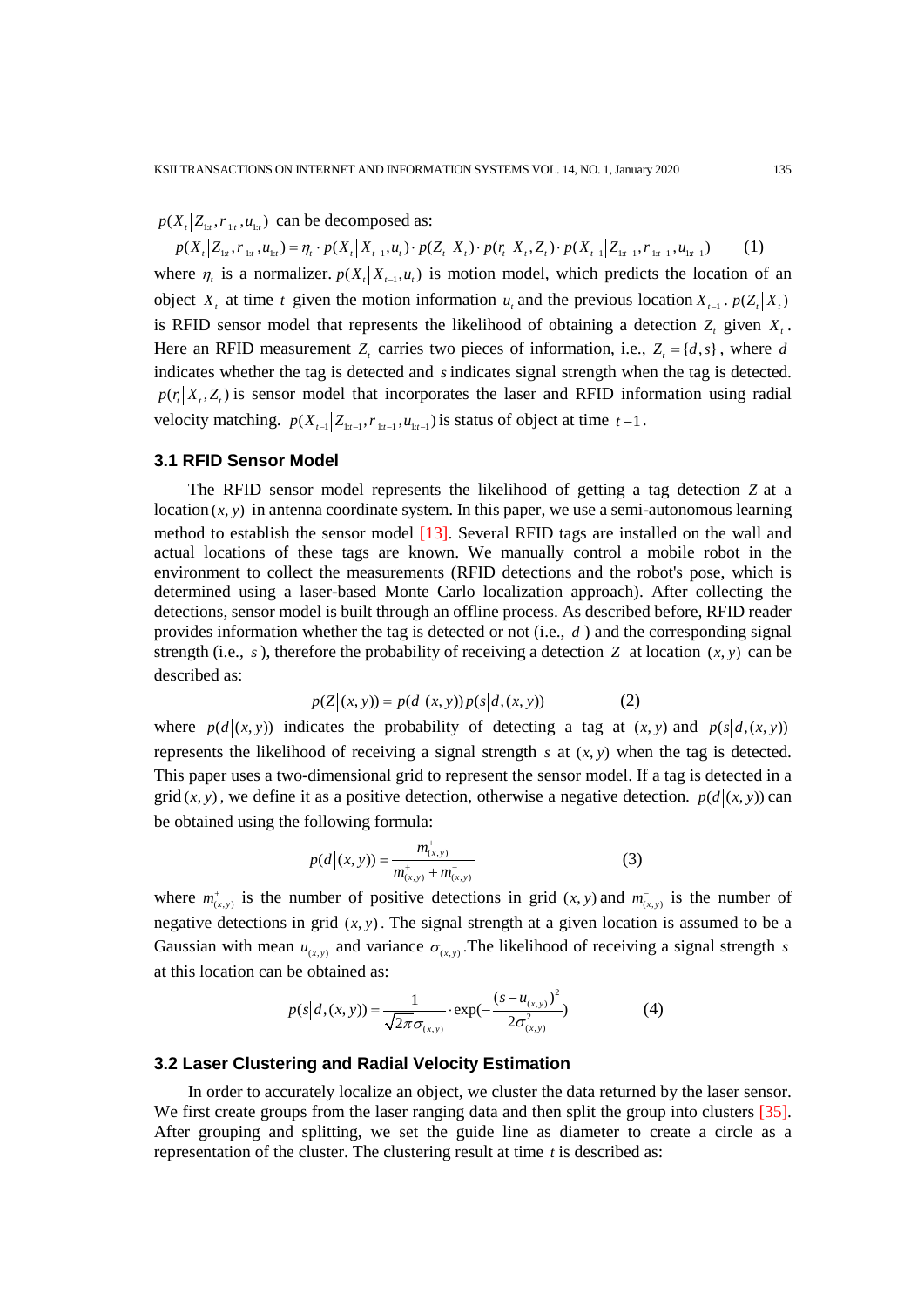136 Liang et al.: An Innovative Approach to Track Moving Object based on RFID and Laser Ranging Information

$$
C_t = \{C_t^{(i)}\}_{i=1}^{N_t} = \{r_t^{(i)}, \overline{x}_t^{(i)}, \overline{y}_t^{(i)}\}_{i=1}^{N_t}
$$
 (5)

where  $r_i^{(i)}$  is radius of the *i* th cluster,  $(\overline{x_i}^{(i)}, \overline{y_i}^{(i)})$  is center of the *i* th cluster, and  $N_i$  is the number of clusters at time *t* . Since the object to be extracted in this paper is a human, the radius of the object should be limited with a certain range  $R_{\text{max}}$ . After this step, discrete laser ranging points are clustered into many clusters.

For each cluster  $C_t^{(i)}$  at time *t*, we find the closest cluster  $C_{t-1}^{(i)}$  at time  $t-1$ .  $(C_t^{(i)}, C_{t-1}^{(\hat{j})})$  could be considered as the same object.  $\hat{j}$  is given by:

$$
\hat{j} = \arg\min_{j} \sqrt{(\overline{x}_t^{(i)} - \overline{x}_{t-1}^{(j)})^2 + (\overline{y}_t^{(i)} - \overline{y}_{t-1}^{(j)})^2}
$$
(6)

where  $1 \le j \le N_{t-1}$ . The radial velocity of cluster *i* at time *t* is computed as:

$$
v_t^{(i)} = \frac{\sqrt{(\overline{x}_t^{(i)})^2 + (\overline{y}_t^{(i)})^2} - \sqrt{(\overline{x}_{t-1}^{(i)})^2 + (\overline{y}_{t-1}^{(i)})^2}}{\Delta t}
$$
(7)

#### **3.3 RFID Phase Radial Velocity Estimation based on Phase Difference**

The RFID reader activates the circuitry in the RFID tag by transmitting radio waves. After harvesting enough energy, RFID tag backscatters the radio signals. The total phase rotation of a tag is expressed as:

$$
\theta = 2\pi \cdot \frac{2R}{\lambda} + \theta_r + \theta_{\text{TAG}} + \theta_R \tag{8}
$$

where  $\lambda$  is the wavelength, 2*R* is the total distance the signal travels,  $\theta_r$  is the phase rotation of reader's transmission circuit,  $\theta_{TAG}$  is the phase rotation caused by the tag, and  $\theta_R$  is the phase rotation introduced by the receiver. Based on the phase values at two adjacent timestamps, we can calculate the radial velocity of the tag. Let  $\theta_{t-1}$  and  $\theta_t$  denote the phase readings at time  $t-1$  and  $t$ , the radial distance moved by the tag during time  $\Delta t$  can be expressed as:

$$
d_r = \frac{1}{2} \left( \frac{\theta_r - \theta_{t-1}}{2^{12}} \right) \cdot \lambda \tag{9}
$$

where  $d_r < \frac{\lambda}{2}$ , therefore radial velocity of the tag  $v_t^{(r)}$  can be computed as:

$$
v_t^{(r)} = \frac{d_r}{\Delta t} \tag{10}
$$

# **3.4 Radial Velocity Matching between RFID and Laser Clusters**

Although the laser clustering presented in section 3.2 can be used to obtain location of the object, it has an ambiguity problem to identify the object, as there may be more than one clusters extracted from laser ranging data, therefore we need to identify the respective cluster from a large number of clusters. RFID provides a solution to this issue due to its unique identification. The phase information from RFID can be used to estimate radial velocity of the moving object. The cluster with the closest radial velocity to RFID phase-based radial velocity is regarded as the object to be tracked. In this paper, we use  $\text{sim}(v_t^{(i)}, v_t^{(r)})$  to measure the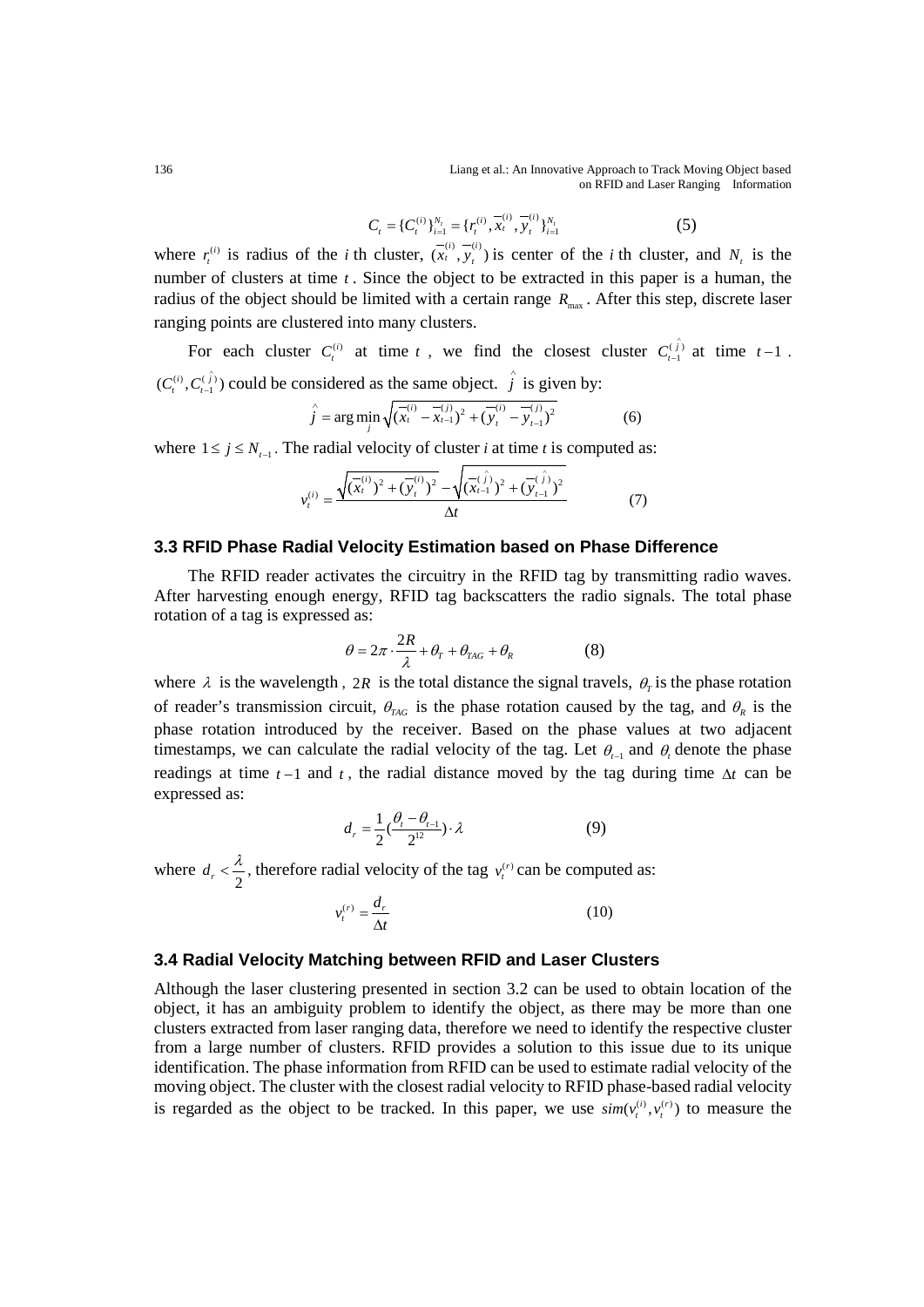similarity between the two estimated velocities (i.e., phase radial velocity  $v_t^{(r)}$  and laser radial velocity  $v_t^{(i)}$  ):

$$
sim(v_t^{(i)}, v_t^{(r)}) = 1 - \frac{|v_t^{(i)} - v_t^{(r)}|}{|v_t^{(i)}| + |v_t^{(r)}|}
$$
(11)

a larger  $\text{sim}(v_t^{(i)}, v_t^{(r)})$  value means both velocities are very close at time *t* and it is more likely that the corresponding cluster is the object we want to localize. To improve the localization accuracy, we select the *K* clusters with the highest similarities score (i.e.,  $C_t^{\pi(1)},..., C_t^{\pi(K)}$ ) to fuse with the particle filtering.

#### **3.5 Particle Filtering for Sensor Fusion**

Due to the non-linear and non-Gaussian characteristics, we choose the partilce filter as the implementation of the Bayesian interface. The particle filtering uses randomly sampled particles to represent the probability density distribution. The position of a moving object is represented by a set of weighted particles, i.e.,  $X_t = \{X_t^{[n]}, w_t^{[n]}\}_{n=1}^N$ , where *N* is the number of particles,  $X_t^{[n]} = \{x_t^{[n]}, y_t^{[n]}\}$  is the particle's two-dimensional coordinates and  $w_t^{[n]}$  is the weight of the particle. The particle filtering performs prediction, update, and resampling based on the measurements obtained by the RFID sensor and laser sensor, which will be described in the rest of this section.

# **3.5.1 Prediction Stage**

Due to uncertainty of moving direction of the object, this paper uses the Gaussian function as prediction models. We predict the current state of a particle  $X_t^{[n]}$  based on the previous state  $X_{t-1}^{[n]}$  corrupted with a Gaussian noise:

$$
\begin{cases} x_t^{[n]} = x_{t-1}^{[n]} + N(0, \sigma) \\ y_t^{[n]} = y_{t-1}^{[n]} + N(0, \sigma) \end{cases} \tag{12}
$$

where  $\sigma$  represents the standard deviation of a Gaussian white noise. A suitable  $\sigma$  has to be chosen to represent moving uncertainty of the object; otherwise, the particle filtering will face the problem of tracking failure where there is no particle sits around the true location of the object.

#### **3.5.2 Update Stage**

At this stage, we update the weights of particles by the sensor model, which is a combination of RFID signal strength model and radial velocity matching model presented earlier in this paper. We first update the particle weights by using the best *K* matched laser clusters obtained from the radial velocity matching:

$$
w_t^{[n]} = \eta_t \cdot w_t^{[n]} \cdot \sum_{K}^{i=1} sim(v_t^{\pi(i)}, v_t^{(r)}) exp(-\frac{1}{2} d^2(X_t^{[n]}, C_t^{\pi(i)}))
$$
 (13)  

$$
d^2(X_t^{[n]}, C_t^{\pi(i)}) = \frac{(x_t^{[n]} - \overline{x}_t^{(i)})^2}{\rho} + \frac{(y_t^{[n]} - \overline{y}_t^{(i)})^2}{\rho}
$$
 (14)

where  $\rho$  denotes a translational coefficient which affects the weight distribution. To achieve better positioning result, the sensor model built in section 3.1 is used to further constrain the weights of the particle filter: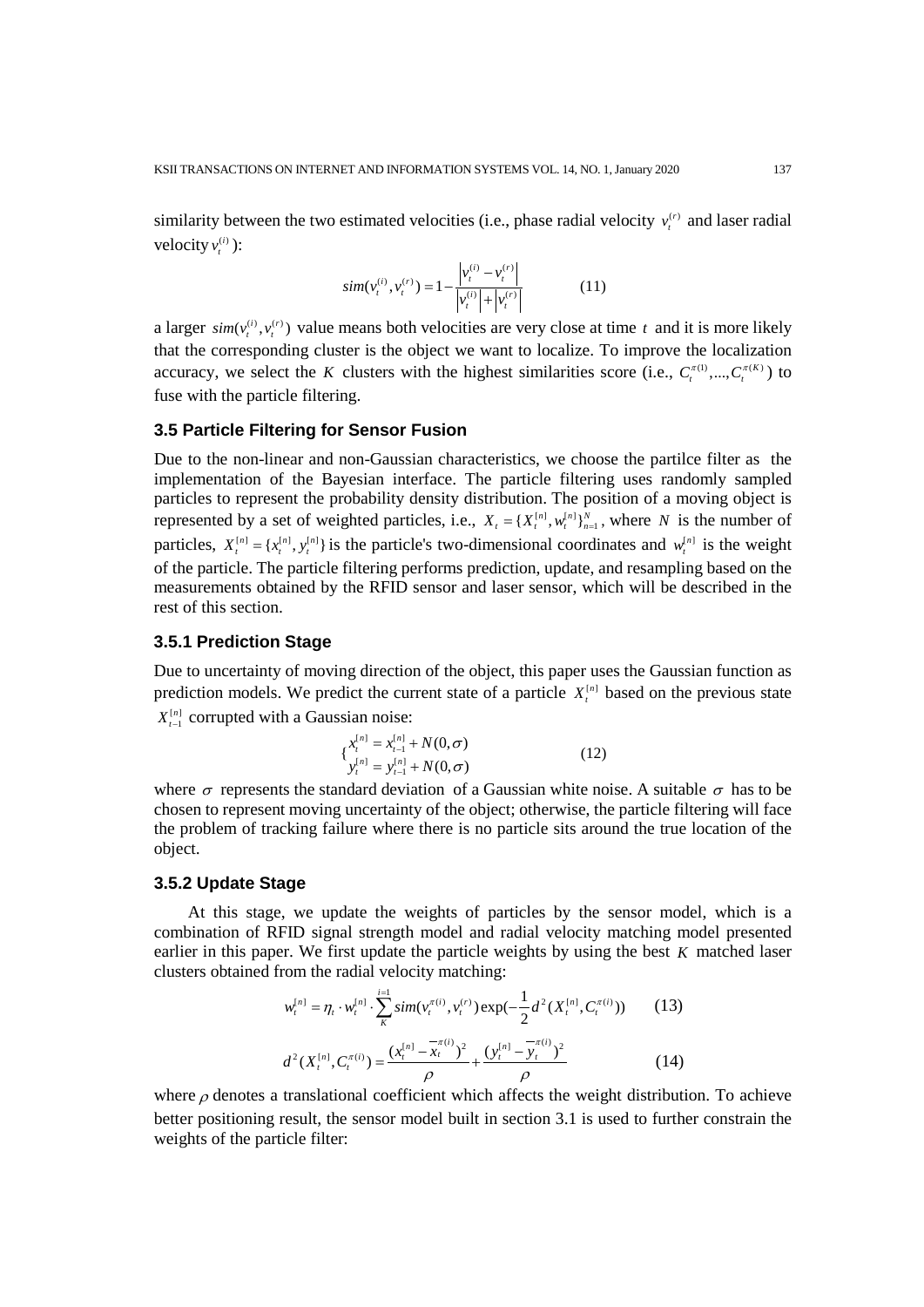138 Liang et al.: An Innovative Approach to Track Moving Object based on RFID and Laser Ranging Information

$$
w_t^{[n]} = \eta \cdot w_{t-1}^{[n]} \cdot p(Z_t | X_t^{[n]})
$$
\n(15)

After updating weights of the particles, resampling is performed by duplicating the particles with high weights and removing particles with small weights. The position of the moving object is determined as a weighted mean among all particles after resampling.

#### **4. Experimental Results**

### **4.1 Experimental Setup**

We verified the proposed approach on a SCITOS G5 service robot from Metralabs as shown in **Fig. 2**. A laser sensor (SICK S300) is mounted on the robot. The laser sensor provides a measuring distance up to 20 meters with a resolution of  $0.5^\circ$  and measuring angle of 270°. A UHF RFID reader (Impinj Speedway Revolution R420) is additionally mounted on the robot. The reading distance of the reader is up to 7 meters. Two circularly polarized antennas (Lairs Technologies SS8688P) are connected to the reader with a height of 0.8 meters and an angle of  $\pm 45^\circ$  to the forward moving direction of the robot. To train the RFID sensor model, 65 RFID tags (Alien Squiggle Wet Inlay) were installed on the walls with a height similar to the antenna. The physical locations of these tags are known. The sampling rate of the reader is set to be 0.4 seconds per sample.



**Fig. 2.** A snapshot of the experiment

The robot was controlled to move on different paths in the corridor at a moving velocity of 0.2 m/s. The experiment lasted for 9 hours and the robot moved for a distance of 6500 meters. An example of the sensor model is shown in **Fig. 3**. **Fig. 3(a)**, **Fig. 3(b)**, and **Fig. 3(c)** give the sensor model for different signal strengths. By comparing the different signal strength models from **Fig. 3**, we can know that the lower the signal strength, the larger the uncertainty of the object position. **Fig. 3(d)** gives the average signal strength. It can be clearly seen from **Fig. 3(d)** that the closer the antenna, the stronger the signal strength. To evaluate the tracking accuracy, we placed the robot at a fixed position, as shown in **Fig. 2**. A person carried an RFID tag and walked along a rectangle with a size of  $4m \times 2m$  at a velocity of approx 0.4m/s. In total, 5 rounds of measurements were recorded.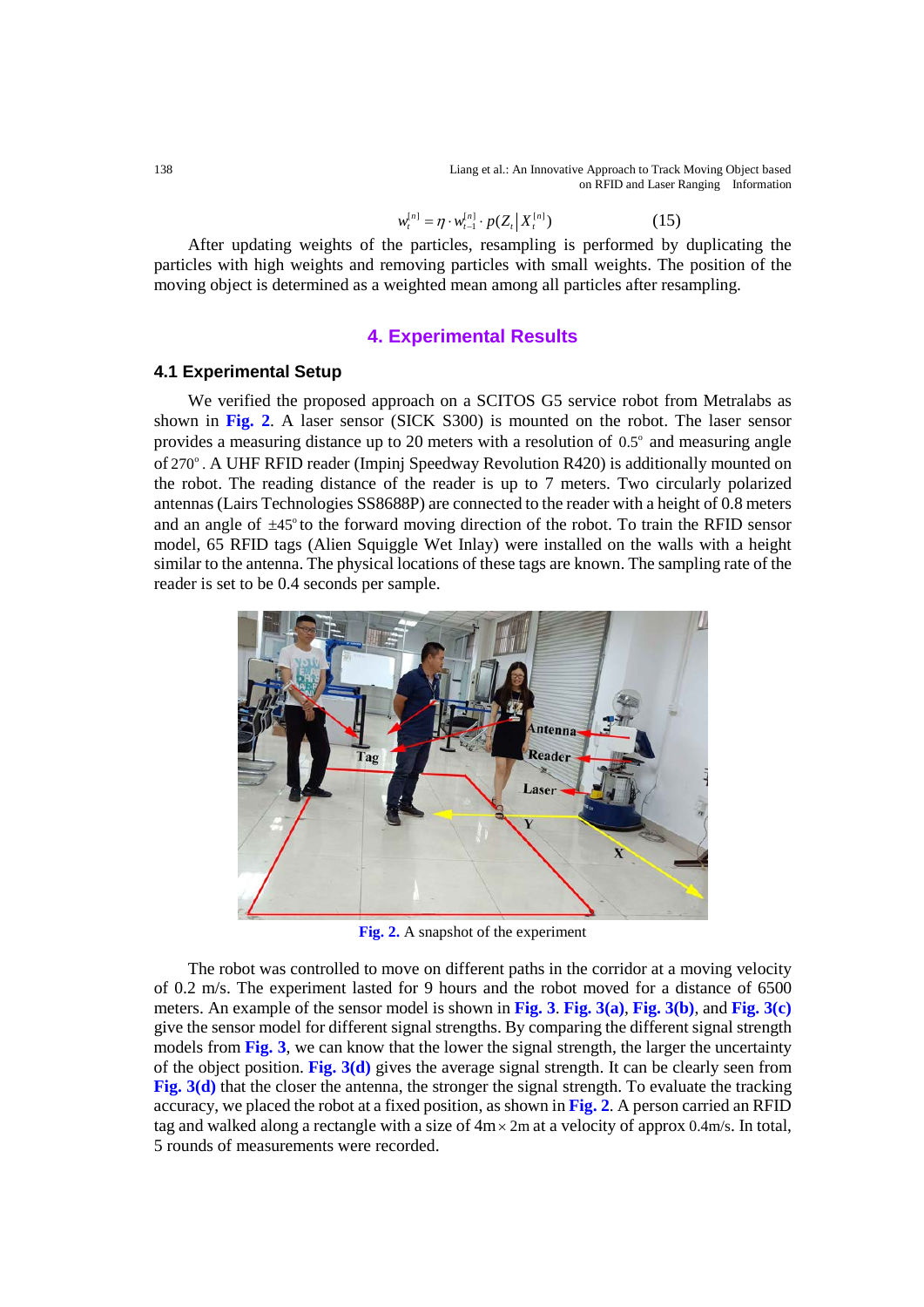#### **4.2 Analysis of Experimental Results**

We first analyzed the positioning accuracy under different types of tags and different number of antennas, and then examined the positioning accuracy with RSS alone, radial velocity matching alone, and a combination of RSS and radial velocity matching. Afterwards, the impact of different parameters of our approach are analyzed, for example the number of particles *N*, the values of *K*, prediction parameter  $\sigma$ , update parameter  $\rho$ , different types of tags, and different walking velocities.<br>  $\frac{1}{155}$  likelihood



**Fig. 3.** Illustration of RFID sensor models. (**a**) Sensor model with an RSS of -48 dBm; (**b**) Sensor model with an RSS of -55 dBm; (**c**) Sensor model with an RSS of -65 dBm; (**d**) Mean received signal strength.



**Fig. 4.** Different types of tags used to test the positioning accuracy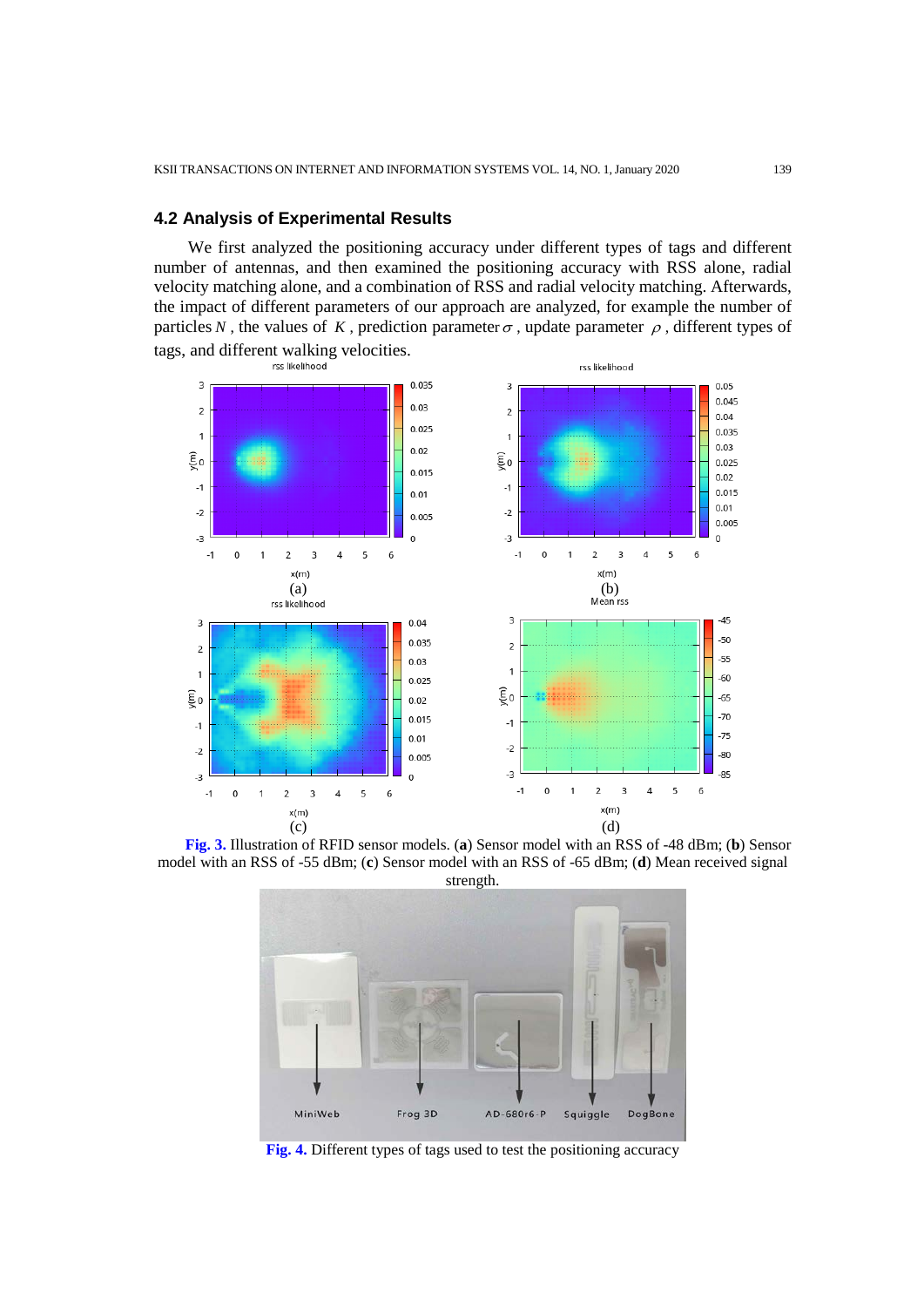| Type of tags | Positioning approach |                                 |      |  |
|--------------|----------------------|---------------------------------|------|--|
|              | RSS[13]              | Radial velocity<br>matching[20] | Ours |  |
| MiniWeb      | 0.95                 | 0.41                            | 0.28 |  |
| Frog 3D      | 0.92                 | 0.44                            | 0.31 |  |
| AD-680r6-P   | 1.16                 | 0.40                            | 0.33 |  |
| Squiggle     | 0.77                 | 0.41                            | 0.25 |  |
| DogBone      | 0.89                 | 0.43                            | 0.32 |  |

**Table 1.** Effects of different types of tags on the positioning error in meters under different approaches

# **4.2.1 Influence of Different Types of Tags on Positioning Accuracy**

This section discusses the impact of different types of tags on the positioning result. As can be seen from **Fig. 4**, we used five different types of tags (namely Smartrac MiniWeb, Smartrac Frog 3D, Avery Dennison AD-680r6-P, Alien Squiggle, and Smartrac DogBone), to test the positioning accuracy. As shown in **Fig. 5** and **Table 1**, with RSS alone, the Squiggle tag gives a relatively good positioning result (0.77 m). The reason can be explained as follows: owing to different designs, different types of tags may have different propagation characteristics. Therefore, the sensor model built based on the Squiggle tag is not suitable for other types of tags. We compared the method to different references in the literature in Table 1 and added a paragraph to discuss about the results. To show the effectiveness of our approach, we compared our combined approach with two approaches in the literature, namely RSS-based approach [13] and radial velocity matching-based approach [20]. The combined approach shows better positioning accuracy for all types of tags, for example the Squiggle tag reaches a positioning accuracy of 0.25 m, which is an improvement of 67.53% and 39.02% when compared to signal strength-based approach (0.77 m) in and velocity matching-based approach (0.41 m). To summarize, our approach can significantly improve the positioning accuracy regrading to different types of tags used when compared to RSS-based approach [13] and radial velocity matching-based approach [20].

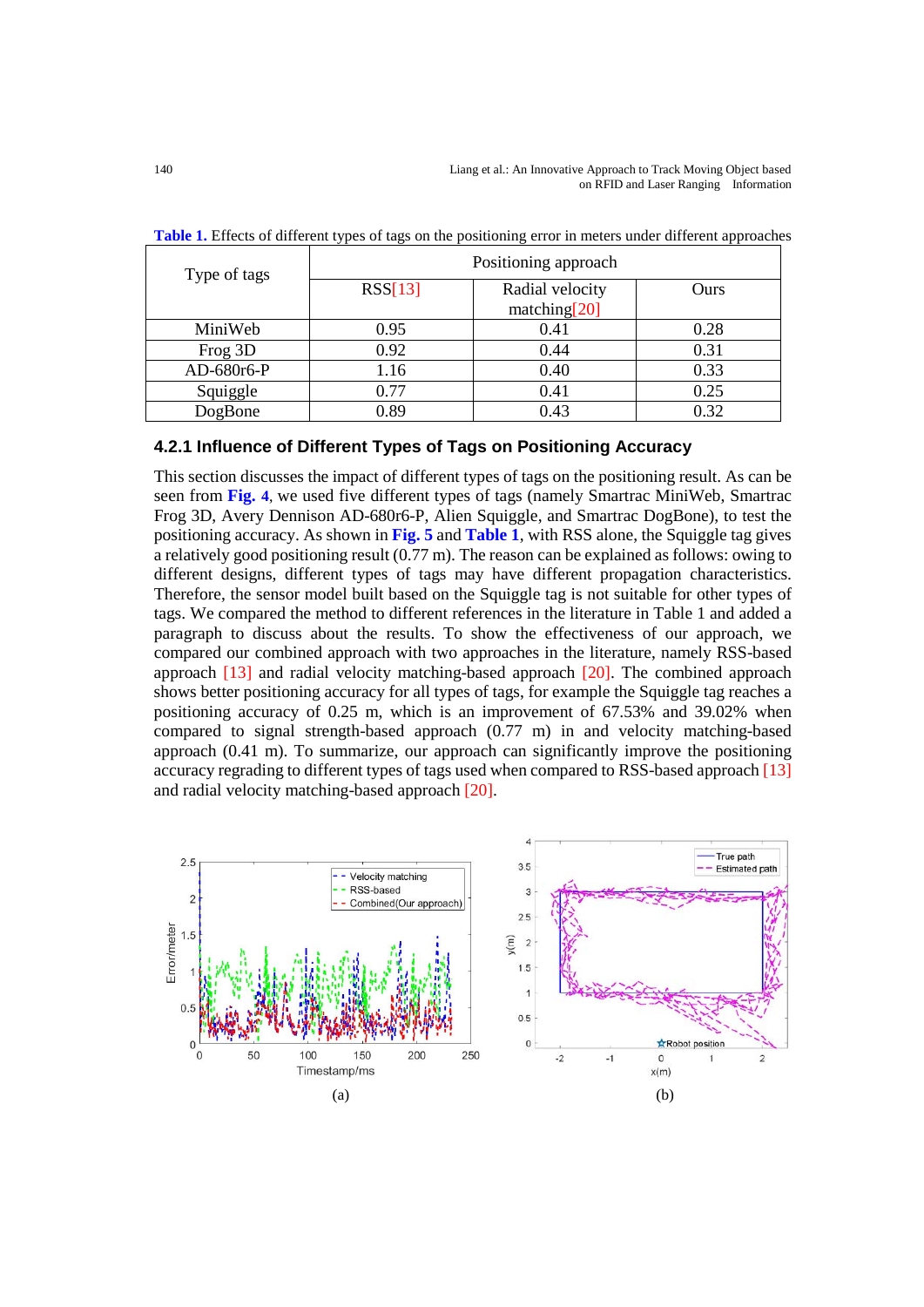

**Fig. 5.** Evaluation of positioning accuracy under different approaches using Squiggle tag. (a) Localization error at different timestamps using different approaches; (b) Estimated track using radial velocity matching-based approach; (c) Estimated track using RSS-based approach; (d) Estimated track of our approach

#### **4.2.3 Influence of Different Number of Antennas Used**

The number of antennas affects the coverage of the RFID reader, which leads to different positioning accuracy. In this section, we examined the influence of using different numbers of antennas on positioning results. **Table 2** gives a comparison of the positioning results. As can be seen from **Table 2**, the antenna configuration has a significant influence on the positioning results. The positioning error become worse with only one antenna. Owing to the large coverage of two antennas, we achieved better positioning accuracy. By using two antennas, we obtained a positioning accuracy of 0.25 m, which is an improvement of 62.12% and 56.90% when compared to the independent use of left antenna (i.e., 0.66 m) and right antenna i.e., 0.58 m), respectively. Therefore, we choose two antennas for the rest of experiments. In this paper, we choose *K* best matches to further restrict the weights of the particles, therefore the choice of *K* affects the updating of the particle filter and positioning accuracy. The number of particles *N* also affects the positioning result and the average updating time of particles. This section evaluated the effect of different *K* and *N* on the experimental results. The results are listed in **Table 3** and **Table 4.** As it can be seen in **Table 3**, with a small  $K \leq 4$ , the positioning error is large, due to the small number of matched clusters used for positioning. The positioning accuracy increases with the increase of  $K$ . When  $K \geq 9$ , the positioning error basically remains stable. As it can be seen from **Table 4** that a small  $N \le 10$  results in a large positioning error (0.483 meters). When the number of particles  $N \ge 100$ , we obtain almost the same positioning accuracy (0.255 meters). Running the algorithm with a large number of particles *N* obviously takes more time. Considering the accuracy and running time of our approach, we choose  $K = 9$  and  $N = 100$  throughout this paper.

**Table 2.** Positioning error under the impact of different number of antennas

| Antenna<br>configuration | Only right antenna | Only left antenna | Two antennas |  |
|--------------------------|--------------------|-------------------|--------------|--|
| Accuracy (m)             | ).58               | 0.66              | 0.25         |  |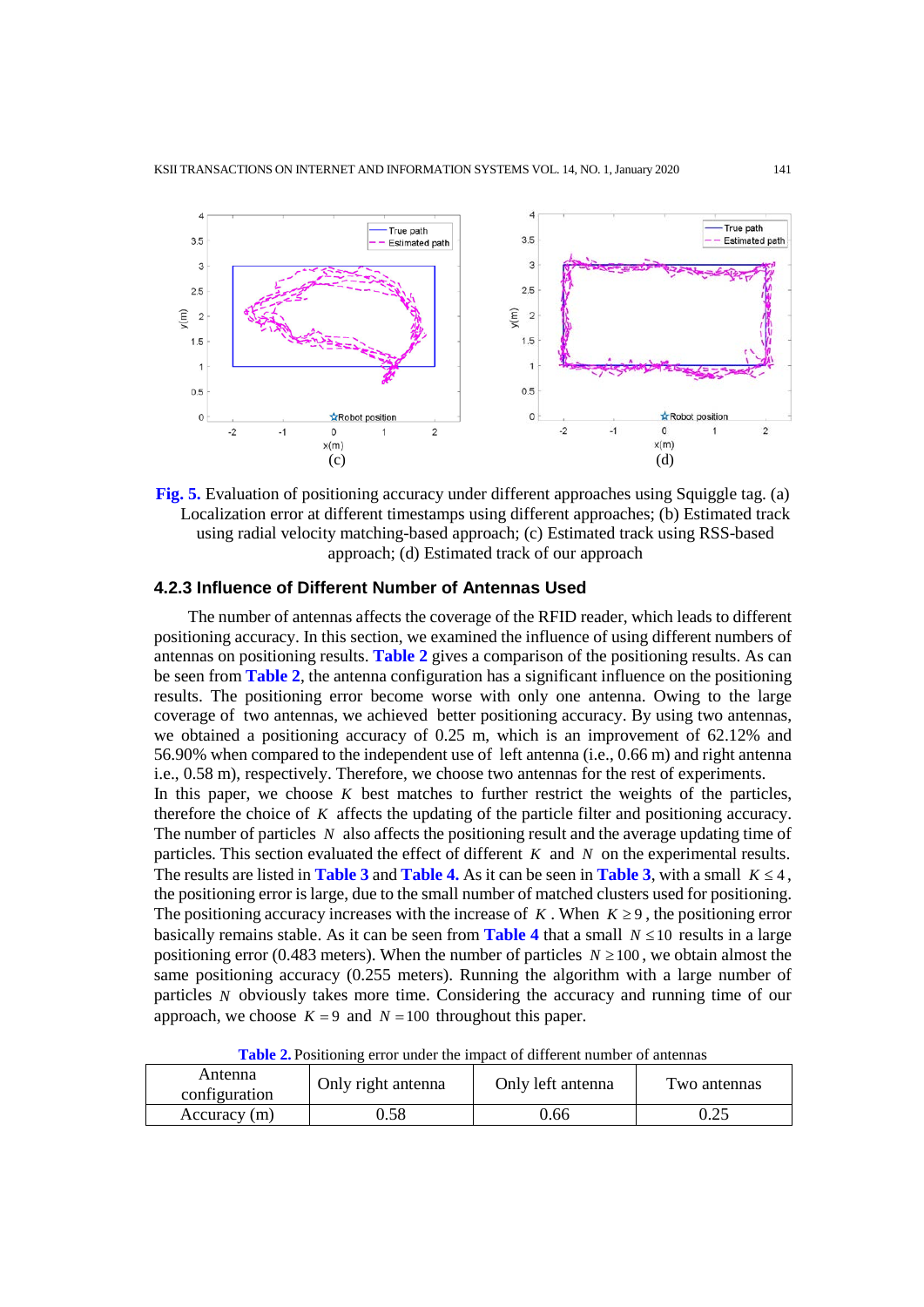| <b>Table 3.</b> Influence of different $K$ on positioning error |  |     |                 |              |             |
|-----------------------------------------------------------------|--|-----|-----------------|--------------|-------------|
|                                                                 |  |     |                 |              | 100         |
| Accuracy(m)                                                     |  | 225 | .255<br>ل ل⊥ے و | ΩE<br>U.∠J 1 | າເາ<br>いんきん |

**4.2.4 Impact of** *K* **and** *N* **on the Positioning Accuracy**

**Table 4.** Influence of different number of particles *N* on the positioning error and updating time (ms)

| <b>Table 4.</b> Impactive of anterest named of particles <i>IV</i> on the positioning error and apuding this (ins) |      |       |       |       |
|--------------------------------------------------------------------------------------------------------------------|------|-------|-------|-------|
|                                                                                                                    |      |       | 100   | 200   |
| Accuracy (m)                                                                                                       | ۔483 | ).341 | ).255 | 0.253 |
| Running time (ms)                                                                                                  | 030  | 079   |       | 0.245 |

# **4.2.5 Influence of**  $\sigma$  and  $\rho$  on the Experimental Results

In our approach,  $\sigma$  and  $\rho$  are two important parameters of the particle filtering.  $\sigma$  controls the distribution of particles in the prediction stage and  $\rho$  adjusts weights of the particles in the update stage. In this section, we analyzed the effects of  $\sigma$  and  $\rho$  on the positioning results. We set  $\sigma$  to the following values {0.2,0.7,1.0,2.0} and  $\rho$  as follows {0.001, 0.05, 0.5, 1.0}. The results are shown in **Fig. 6.** It can be seen from **Fig. 6** that  $\sigma$  and  $\rho$  have high influence on the positioning accuracy. With  $\sigma \le 0.2$ , the particle filtering can not catch the movement of the object and results in a larger positioning error. The positioning accuracy increases with the increase of  $\sigma$ . With  $\sigma \ge 0.2$ , the particle filter can not converge to the true position of object due to the large noise added in the prediction stage. With  $\sigma = 1.0$ , the degree of particle dispersion is more moderate and gives the best positioning accuracy.  $\rho$  plays an important role in the update stage and also has an imapct on the positioning error. As shown in **Fig. 6**,  $\rho = 0.001$  gives a positioning accuracy of 0.43 m, and  $\rho = 1.0$  gives a positioning accuracy of 0.37 m. Choosing too large or too small value of  $\rho$  will produce a large positioning error.  $\rho = 0.05$  gives the best positioning accuracy of 0.25 m, which is an improvement of 67.53% and 39.02% when compared to the settings of  $\rho = 0.001$  (i.e., 0.43 m) and  $\rho = 1.0$  (i.e. 0.37 m), respectively. The positioning accuracy of  $\rho = 0.05$  increases from 0.37 to 0.25 m, an increases of 39.02% compared with  $\rho = 1.0$ . **Fig. 6(b), 6(c), and 6(d)** show a comparision of the trajectories under different  $\rho$ .

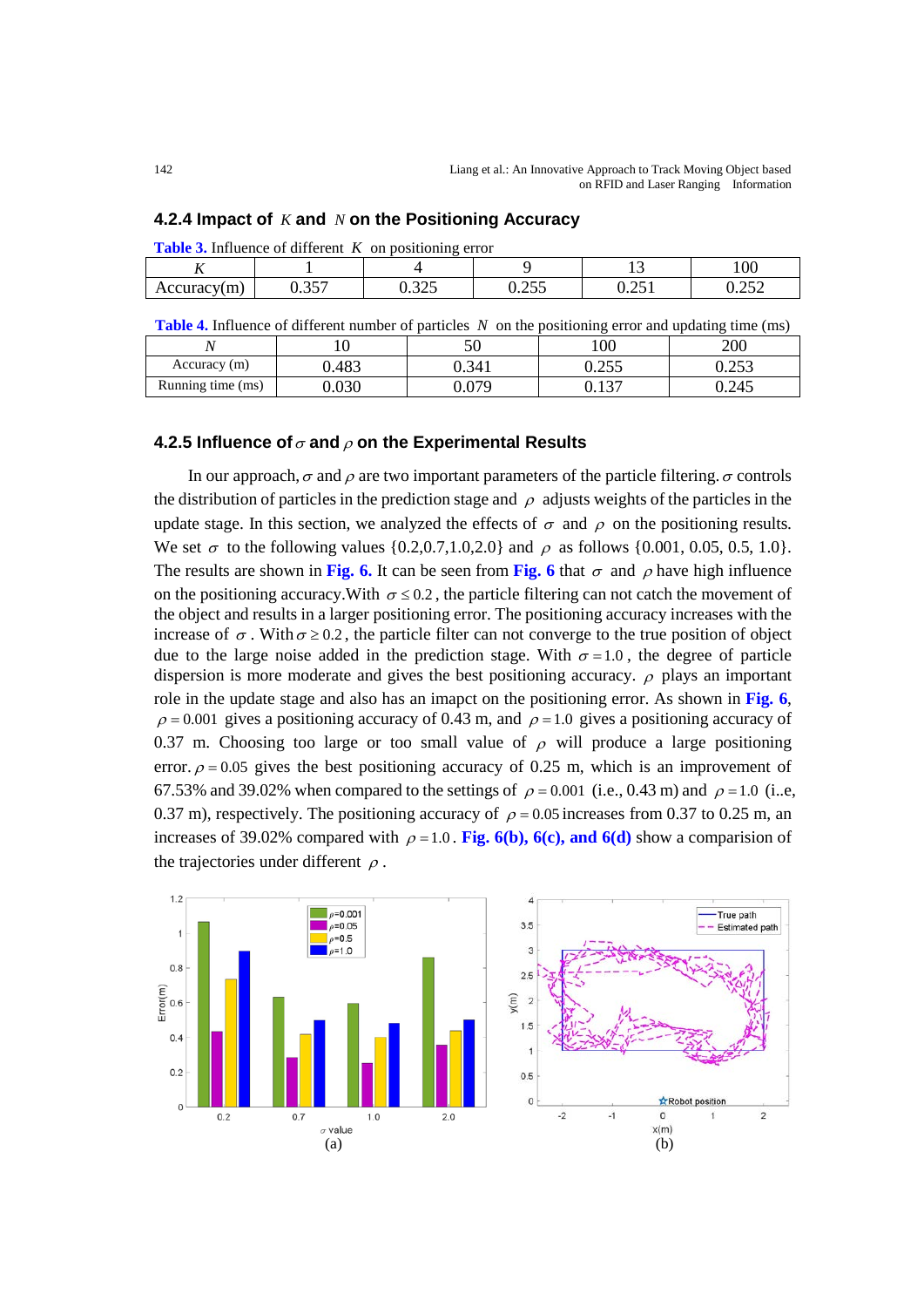

**Fig. 6.** Influence of different  $\sigma$  and  $\rho$  on the positioning error. (a) Positioning error with different σ and ρ; (b) Estimated track with  $ρ = 0.001$ ; (c) Estimated track with  $ρ = 0.05$ ; (d) Estimated track with  $\rho = 1.0$ 

#### **4.2.6 Influence of Different Walking Velocities on Positioning Accuracy**

In this section, we evaluated the positioning error with the influence of different moving velocities, namely 0.02 m/s, 0.2 m/s, 0.4m/s and 0.6 m/s. A comparison of the positioning accuracy is shown in the **Table 5**. As shown in this table, when the moving velocity of the object is small  $(0.02 \text{ m/s})$ , the radial velocity matching can not effectively distinguish the moving objects from the stationary object, resulting in a large positioning error (0.75 m). When the moving speed is higher than 0.6 m/s, the radial distance of the dynamic target moving at the adjacent time is larger than half a wavelength, resulting in a large radial velocity estimation error and a poor positioning accuracy. We obtain the best positioning accuracy (i.e., 0.25 m) with a velocity of 0.4 m/s, which is an improvement of 66.67% and 56.90% when compared to a velocity of  $0.02$  m/s (accuracy of  $0.75$  m) and  $0.6$  m/s (accuracy of  $0.44$  m), respectively.

| <b>Table 3.</b> Effects of unferent moving velocities on the positioning effor- |  |     |  |      |  |
|---------------------------------------------------------------------------------|--|-----|--|------|--|
| Moving Velocity $(m/s)$                                                         |  | U.Z |  |      |  |
| Accuracy (m)                                                                    |  | J.Z |  | 44 ( |  |

**Table 5.** Effects of different moving velocities on the positioning error

# **5. Conclusion**

This paper proposed a method to fuse RFID and laser ranging information for moving object tracking. We use a particle filter to fuse the signal strength by an RFID sensor model and laser ranging information through radial velocity matching. The proposed approach takes advantages of RFID and a laser sensor and provides a better positioning accuracy as compared to the state-of-the-art approaches. We validated the proposed method on a service robot. Experimental results proved that we can achieve a positioning accuracy of 0.25 m by integrating RFID and laser ranging information, which is an improvement of 67.53% and 39.02% as compared to RSS-based approach (0.77 m) and radial velocity matching-based approach (0.41 m) respectively. The proposed approach provides a solution to precisely track dynamic objects by combining the laser range and RFID information. The proposed approach has potential applications for human machine interaction and object tracking in many fields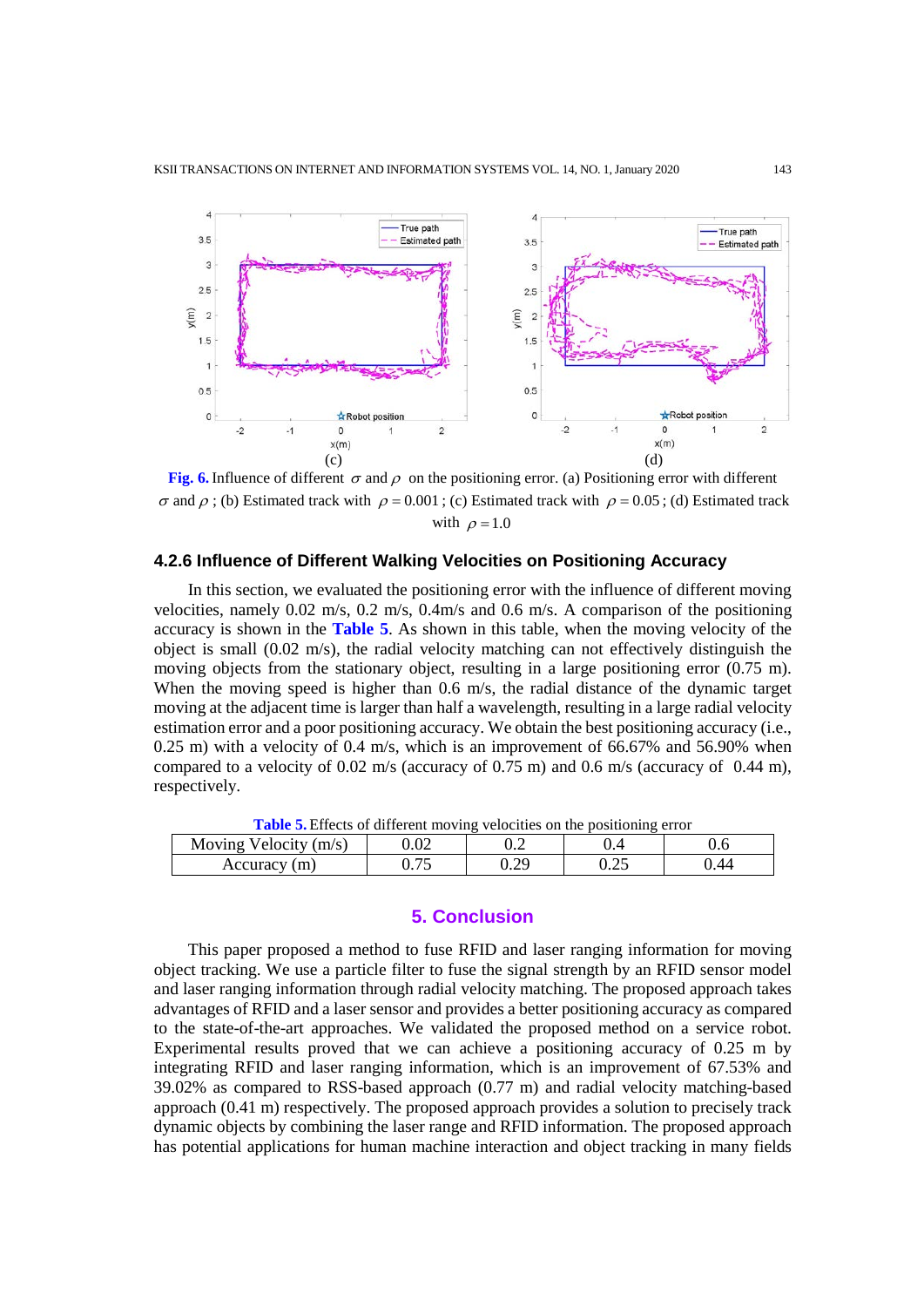for example supermarkets, libraries, shopping malls, and exhibitions. In our current work, the prediction of the object is done by a random walk, therefore a future research direction is to incorporate the moving direction and velocity of the object to reduce the positioning error.

#### **References**

- [1] S. N. He and S-H. G. Chan, "Wi-Fi fingerprint-based indoor positioning: Recent advances and comparisons," *IEEE Communications Surveys Tutorials*, vol. 18, no. 1, pp. 466–490, 2016. [Article \(CrossRef Link\)](https://ieeexplore.ieee.org/document/7174948)
- [2] A. Yassin, Y. Nasser, M. Awad, A. Al-Dubai, R. Liu, C. Yuen, R. Raulefs, "Recent Advances in Indoor Localization: A Survey on Theoretical Approaches and Applications," *IEEE Communications Surveys Tutorials*, vol. 19, no. 2, pp. 1327–1346 , 2017. [Article \(CrossRef Link\)](https://ieeexplore.ieee.org/document/7762095)
- [3] R. Liu and C. Yuen and T. N. Do and U. X. Tan, "Fusing Similarity-Based Sequence and Dead Reckoning for Indoor Positioning Without Training," *IEEE Sensors*, vol. 17, no. 13, pp. 4197-4207, July, 2017. [Article \(CrossRef Link\)](https://ieeexplore.ieee.org/document/7932184)
- [4] R. Liu and C. Yuen and T. N. Do and D. W. Jiao and X. Liu and U-X. Tan, "Cooperative Relative Positioning of Mobile Users by Fusing IMU Inertial and UWB Ranging Information," in *Proc. of the 2017 IEEE International Conference on Robotics and Automation (ICRA 2017)*, PP. 5623-5629, 2017. [Article \(CrossRef Link\)](https://ieeexplore.ieee.org/document/7989660)
- [5] R. Liu, C. Yuen, T. N. Do, Y. Jiang, X. Liu, and U-X. Tan "Indoor positioning using similarity-based sequence and dead reckoning without training," in *Proc. of the 19th IEEE International workshop on Signal Processing advances in Wireless Communications (SPAWC 2017)*, PP. 1-5, 2017. [Article \(CrossRrf Link\)](https://ieeexplore.ieee.org/document/8227641)
- [6] H. Ma and K. Wang , "Fusion of RSS and Phase Shift Using the KalmanFilter for RFID Tracking," *IEEE Sensors Journal*, vol. 17, no. 11, pp. 3551-3558, Apr, 2017. [Article \(CrossRef Link\)](https://ieeexplore.ieee.org/document/7906582)
- [7] F. Seco and A. R. Jime ´nez, "Smartphone-Based Cooperative Indoor Localization with RFID Technology," *Sensors*, vol. 18, no. 1, pp. 266-266, Jan, 2018. [Article \(CrossRef Link\)](https://www.researchgate.net/publication/322601037_Smartphone-Based_Cooperative_Indoor_Localization_with_RFID_Technology)
- [8] R. Liu and A. Zell, "On tracking dynamic objects with long range passive UHF RFID using a mobile robot," *International Journal of Distributed Sensor Networks*, Art. no. 781380, Jan. 2015. [Article \(CrossRef Link\)](https://dl.acm.org/citation.cfm?id=2810710.2810779)
- [9] R. Liu, A. Koch, and A. Zell, "Mapping UHF RFID Tags with a Mobile Robot using a 3D Sensor Model," in *Proc. of the 2013 IEEE/RSJ International Conference on Intelligent Robots and Systems (IROS 2013)*, pp. 1589-1594, 2013. [Article \(CrossRef Link\)](https://ieeexplore.ieee.org/document/6696561)
- [10] L. Xie, Q. Li, and C. Wang, "Exploring the Gap between Ideal and Reality: An Experimental Study on Continuous Scanning with Mobile Reader in RFID Systems," *IEEE Transactions on Mobile Computing*, vol. 14, no. 11, pp. 2272–2285, Nov, 2015. [Article \(CrossRef Link\)](https://ieeexplore.ieee.org/document/7018022)
- [11] G. Cicirelli, A. Milella, and D. D. Paola, "Supervised learning of RFID sensor model using a mobile robot," in *Proc. of the IEEE International Conference on Rfid-Technologies and Applications*, pp. 32-36, 2011. [Article \(CrossRef Link\)](https://ieeexplore.ieee.org/document/6068612?arnumber=6068612)
- [12] P. Vorst and A. Zell, "Semi-autonomous learning of an RFID sensor model for mobile robot self-localization," in *Proc. of the European Robotics Symposium*, pp. 273-282, 2008. [Article \(CrossRef Link\)](https://www.researchgate.net/publication/221229914_Semi-autonomous_Learning_of_an_RFID_Sensor_Model_for_Mobile_Robot_Self-localization)
- [13] D. Joho, C. Plagemann and W. Burgard, "Modeling RFID signal strength and tag detection for localization and mapping," in *Proc. of the 2009 IEEE International Conference on Robotics and Automation (ICRA 2009)*, pp. 1213-1218, 2009. [Article \(CrossRef Link\)](https://ieeexplore.ieee.org/document/5152372)
- [14] J. Hightower, R. Want, and G. Borriello, "Spot ON: An indoor 3D location sensing technology based on RF signal strength," *UW CSE, Washington USA, Tech. Rep. 2000-02-02*, Feb. 18, 2000. [Article \(CrossRef Link\)](https://www.researchgate.net/publication/228541557_SpotON_An_Indoor_3D_Location_Sensing_Technology_Based_on_RF_Signal_Strength)
- [15] X. Wu, F. M. Deng and Z. B. Chen, "RFID 3D-LANDMARC Localization Algorithm Based on Quantum Particle Swarm Optimization," *Electronics*, vol. 7, no. 2, pp. 19, 2018. [Article \(CrossRef Link\)](https://www.mdpi.com/2079-9292/7/2/19)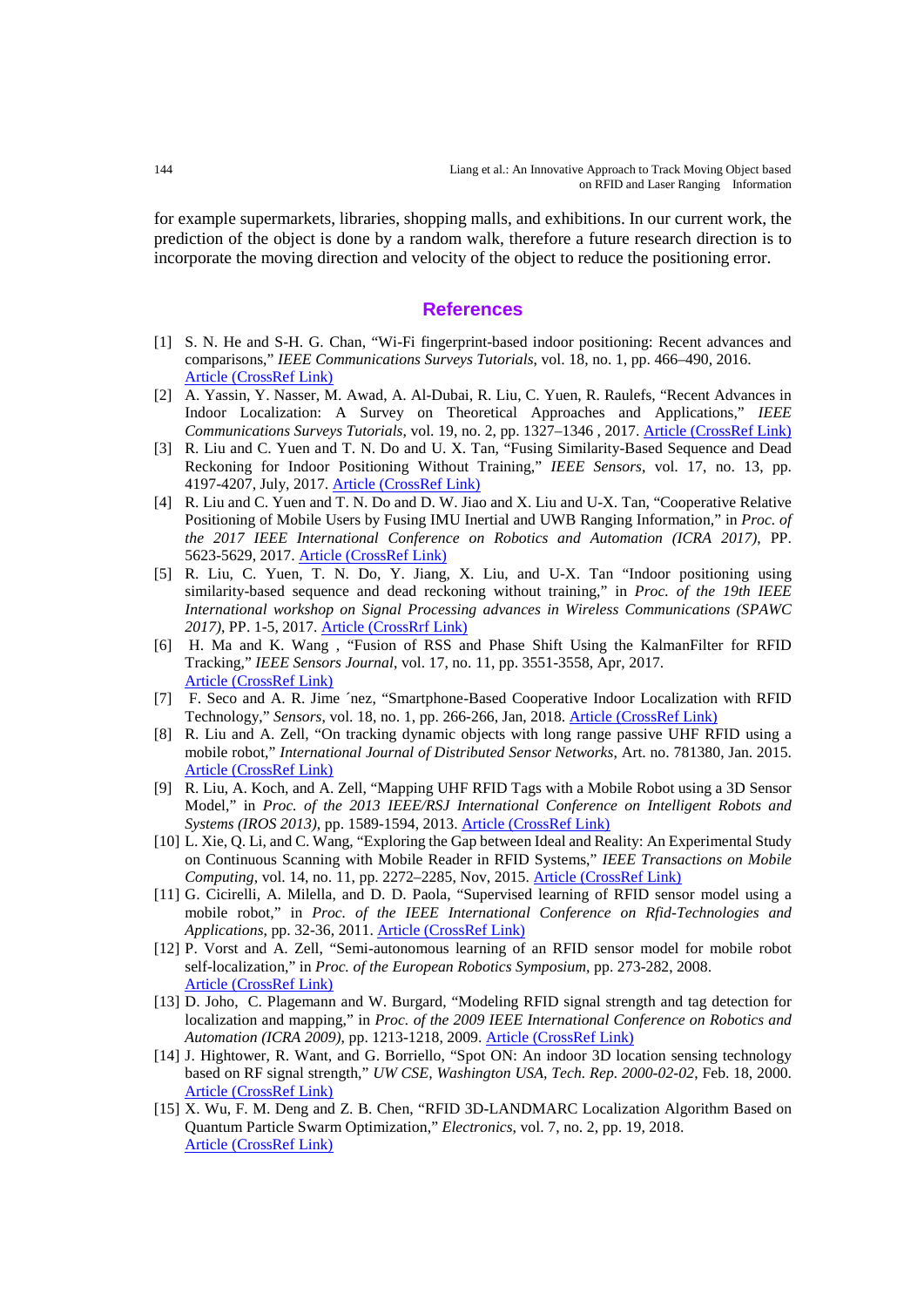- [16] A. P. Sample, C. Macomber, L. T. Jiang, and J. R. Smith, "Optical localization of passive UHF RFID tags with integrated LEDs," in *Proc. of the IEEE International Conference on RFID*, pp. 116-123, 2016. [Article \(CrossRef Link\)](https://ieeexplore.ieee.org/document/6193038)
- [17] K. Rohweder and P. Vorst and A. Zell, "Improved Mapping of RFID Tags by Fusion with Spatial Structure," in *Proc. of the 4th European Conf. on Mobile Robots (ECMR 2009)*, pp. 247–252, 2009. [Article \(CrossRef Link\)](https://www.researchgate.net/publication/221216161_Improved_Mapping_of_RFID_Tags_by_Fusion_with_Spatial_Structure)
- [18] T. Deyle, M. S. Reynolds, and C. C. Kemp, "Finding and Navigating to Household Objects with UHF RFID Tags by Optimizing RF Signal Strength," in *Proc. of the 2014 IEEE/RSJ International Conference on Intelligent Robots and Systems (IROS 2014)*, pp. 2457-2586, 2014. [Article \(CrossRef Link\)](https://ieeexplore.ieee.org/document/6942914)
- [19] R. Liu, G. Huskic, and A. Zell, "Dynamic objects tracking with a mobile robot using passive UHF RFID tags," in *Proc. of the 2014 IEEE/RSJ International Conference on Intelligent Robots and Systems (IROS 2014)*, pp. 4247-4252, 2014. [Article \(CrossRef Link\)](https://ieeexplore.ieee.org/document/6943161)
- [20] Y. L. Fu, C. L. Wang, R. Liu, G. L. Liang, H. Zhang and S. U. Rehman, "Moving Object Localization Based on UHF RFID Phase and Laser Clustering," *Sensors*, vol. 18, no. 3, pp. 825, Mar, 2018. [Article \(CrossRef Link\)](https://www.researchgate.net/publication/323668526_Moving_object_localization_based_on_UHF_RFID_phase_and_laser_clustering)
- [21] M. Scherhaufl, M. Pichler, E. Schimback, D. J. Muller, and A. Ziroff, "Indoor Localization of Passive UHF RFID Tags Based on Phase-of-Arrival Evaluation," *IEEE Transactions on Microwave Theory & Techniques*, vol. 61, no. 12, pp. 4724-4729, Dec, 2013.
- [22] Z. N. Chen, X. Qing, "Antennas for RFID applications," in *Proc. of International Workshop on Antenna Technology*, pp. 273-282, 2010. [Article \(CrossRefLink\)](https://www.researchgate.net/publication/224138327_Antennas_for_RFID_applications)
- [23] Z. N. Chen, X. Qing, H. L. Chung, "A Universal UHF RFID Reader Antenna," *IEEE Transactions on Microwave Theory and Techniques*, vol. 57, no. 5, pp. 1275-1282, 2009. [Article \(CrossRefLink\)](https://www.researchgate.net/publication/224397392_A_universal_UHF_RFID_reader_antenna)
- [24] X. Qing, C. K. Goh, Z. N. Chen, "Segmented loop antenna for UHF near-field RFID applications," *Electronics Letters*, vol. 45, no. 17, pp. 872-873, 2009. [Article \(CrossRefLink\)](https://www.researchgate.net/publication/224579567_Segmented_loop_antenna_for_UHF_near-field_RFID_applications)
- [25] X. Qing , Z. N. Chen, "Characteristics of a Metal-Backed Loop Antenna and its Application to a High-Frequency RFID Smart Shelf," *IEEE Antennas and Propagation Magazine*, vol. 51, no. 2, pp. 26-38, 2009. [Article \(CrossRefLink\)](https://www.researchgate.net/publication/224561879_Characteristics_of_a_Metal-Backed_Loop_Antenna_and_its_Application_to_a_High-Frequency_RFID_Smart_Shelf)
- [26] M. Alibakhshi-Kenari, M. Naser-Moghadasi, R. Sadeghzadeh, "The resonating MTM-based miniaturized antennas for wide-band RF-microwave systems," *Microwave and Optical Technology Letters*, vol. 57, no. 10, pp. 2339-2344, 2015. [Article \(CrossRefLink\)](https://www.researchgate.net/publication/280913569_The_resonating_MTM-based_miniaturized_antennas_for_wide-band_RF-microwave_systems)
- [27] M. Alibakhshi-Kenari, M. Naser-Moghadasi, R. Ali Sadeghzadeh, B. S. Virdee and E. Limiti, "Dual-band rfid tag antenna based on the hilbert-curve fractal for hf and uhf applications," *IET Circuits, Devices & Systems,* vol. 10, no. 2, pp. 140 -146, 2016. [Article \(CrossRefLink\)](https://ieeexplore.ieee.org/document/7438524)
- [28] M. Alibakhshi-Kenari, M. Naser-Moghadasi, "Novel UWB miniaturized integrated antenna based on CRLH metamaterial transmission lines," *AEU - International Journal of Electronics and Communications*, vol. 69, no. 8, pp. 1143-1149, 2015. [Article \(CrossRefLink\)](https://www.researchgate.net/publication/276152886_Novel_UWB_Miniaturized_Integrated_Antenna_Based_on_CRLH_Metamaterial_Transmission_Lines)
- [29] M. Alibakhshi-Kenari, M. Movahhedi, H. Naderian, "A new miniature ultra wide band planar microstrip antenna based on the metamaterial transmission line," in *Proc. of the Applied Electromagnetics, IEEE,* 2012. [Article \(CrossRefLink\)](https://www.researchgate.net/publication/261420598_A_new_miniature_ultra_wide_band_planar_microstrip_antenna_based_on_the_metamaterial_transmission_line)
- [30] M. Alibakhshi-Kenari, E. Limiti, M. Naser-Moghadasi, "A New Wideband Planar Antenna with Band-Notch Functionality at GPS, Bluetooth and WiFi Bands for Integration in Portable Wireless Systems," *AEU - International Journal of Electronics and Communications*, vol.72, pp. 79-85, 2017. [Article \(CrossRefLink\)](https://www.researchgate.net/publication/311244841_A_New_Wideband_Planar_Antenna_with_Band-Notch_Functionality_at_GPS_Bluetooth_and_WiFi_Bands_for_Integration_in_Portable_Wireless_Systems)
- [31] R. A. Sadeghzadeh, M. Alibakhshi-Kenari, M. Naser-Moghadasi, "UWB antenna based on SCRLH-TLs for portable wireless devices," *Microwave and Optical Technology Letters*, vol. 58, no. 1, pp. 69-71, 2016. [Article \(CrossRefLink\)](https://www.researchgate.net/publication/284812539_UWB_antenna_based_on_SCRLH-TLs_for_portable_wireless_devices)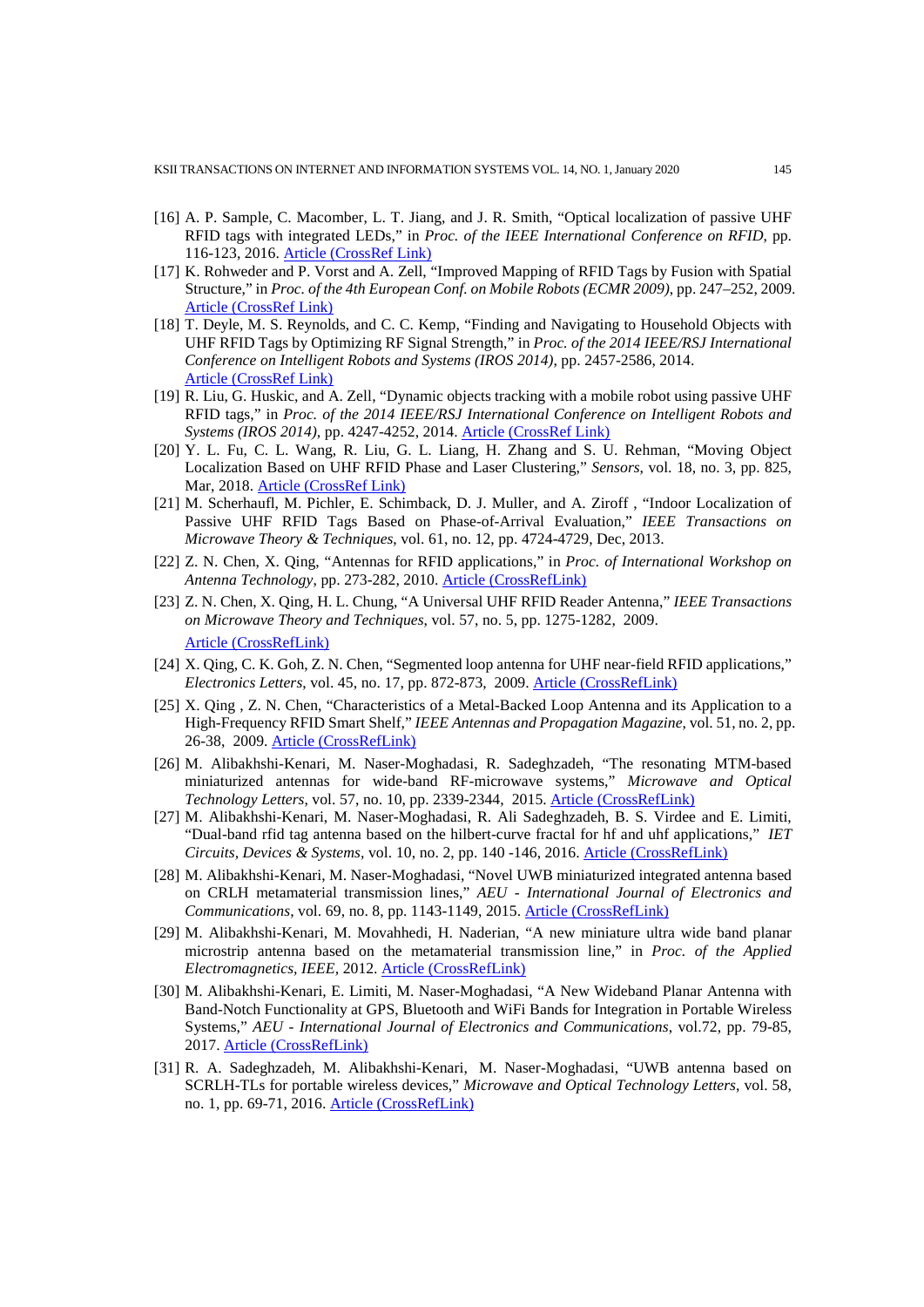- [32] E. Limiti, M. Alibakhshi-Kenari, "Periodic array of complementary artificial magnetic conductor metamaterials-based multiband antennas for broadband wireless transceivers," *IET Microwaves, Antennas & Propagation*, vol. 10, no. 15, pp. 1682-1691, 2016. [Article \(CrossRefLink\)](http://www.researchgate.net/publication/303905556_Periodic_Array_of_Complementary_Artificial_Magnetic_Conductor_Metamaterials-Based_Multiband_Antennas_for_Broadband_Wireless_Transceivers)
- [33] A. Alu, F. Bilotti, N. Engheta , "Subwavelength, Compact, Resonant Patch Antennas Loaded With Metamaterials," *IEEE Transactions on Antennas and Propagation*, vol. 55, no. 1 pp.13-25, 2007. [Article \(CrossRefLink\)](http://www.researchgate.net/publication/3018934_Subwavelength_Compact_Resonant_Patch_Antennas_Loaded_With_Metamaterials)
- [34] C. J. Lee, K. M. K. H. Leong, T . Itoh, "Composite right/left-handed transmission line based compact resonant antennas for RF module integration," *IEEE Transactions on Antennas and Propagation*, vol. 54, no. 8, pp. 2283-2291, 2006. **[Article \(CrossRefLink\)](https://www.researchgate.net/publication/3018709_Composite_RightLeft-Handed_Transmission_Line_Based_Compact_Resonant_Antennas_for_RF_Module_Integration)**
- [35] M. Przybyla, "Detection and tracking of 2D geometric obstacles from LRF data," in *Proc. of the IEEE International Workshop on Robot Motion and Control*, pp. 135-141, 2017. [Article \(CrossRef Link\)](https://www.researchgate.net/publication/319051656_Detection_and_tracking_of_2D_geometric_obstacles_from_LRF_data)



**Gaoli Liang** obtained her bachelor's degree from the Southwest University of Science and Technology, Mianyang, China, in 2012. She is now working as a master student at the same university. She is interested in RFID tracking and mobile robot localization.



**Ran Liu** received the Ph.D. degree from the University of Tuebingen, Germany, in 2014. Since then, he has been a Post-Doctoral Research Fellow at Singapore University of Technology and Design. He is an associate professor at the Southwest University of Science and Technology. He is interested in robotics, SLAM, indoor positioning, UHF RFID localization, and mapping.



Yulu Fu received the bachelor's degree from the Southwest University of Science and Technology, Mianyang, China, in 2012. She is now a master student at the same university. Her research interests include RFID positioning and object tracking.